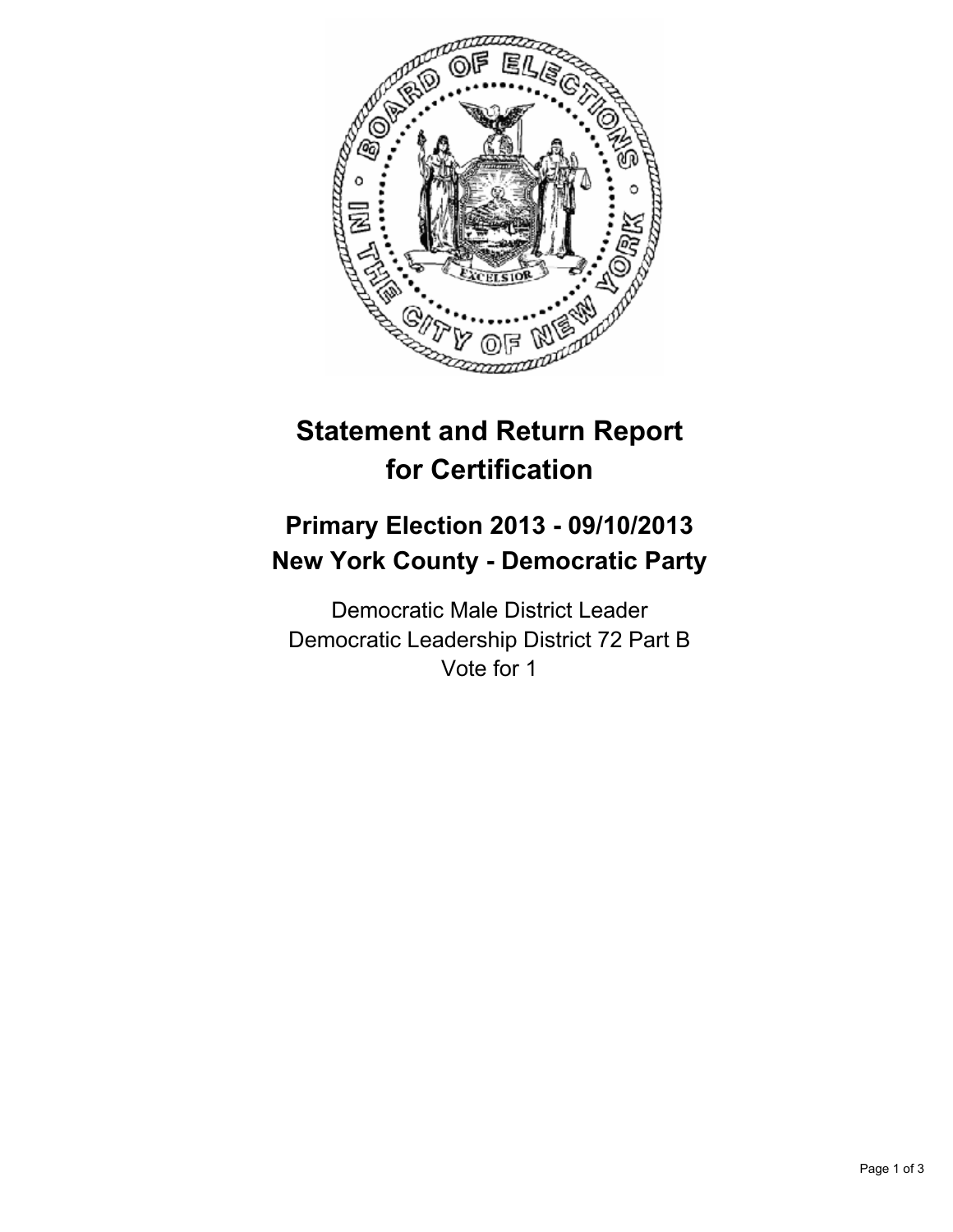

## **Assembly District 72**

| <b>EMERGENCY</b>           | 4     |
|----------------------------|-------|
| ABSENTEE/MILITARY          | 95    |
| <b>FEDERAL</b>             | 0     |
| SPECIAL PRESIDENTIAL       | 0     |
| AFFIDAVIT                  | 92    |
| <b>MANNY DE LOS SANTOS</b> | 2,009 |
| <b>GEORGE ESPINAL</b>      | 1,315 |
| CHRISTOPHER HAZELTINE      | 756   |
| <b>Total Votes</b>         | 4,080 |
|                            |       |